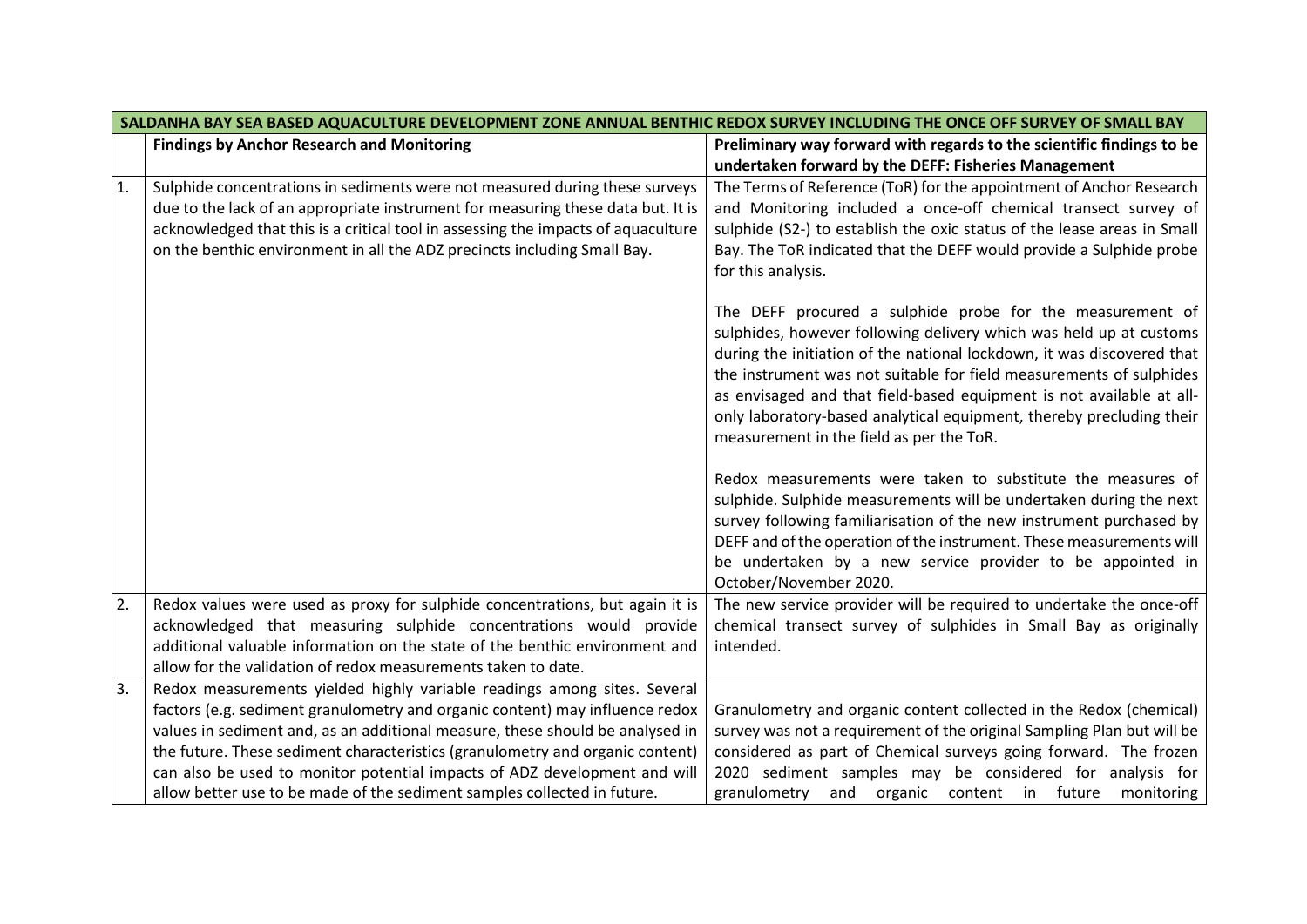|    |                                                                                        | appointments These measurements are part of the monitoring              |
|----|----------------------------------------------------------------------------------------|-------------------------------------------------------------------------|
|    |                                                                                        | requirements for the survey in 2021 as per the Sampling Plan. The       |
|    |                                                                                        | Baseline survey also measured these parameters.                         |
| 4. | The presence of the abrasion platform in Big Bay prevented the collection of           | Follow up research will be done on the extent and nature of abrasives   |
|    | sediment samples at certain sites and may cause the concentration of organic           | platform. The Sampling Plan methodology will be revised for the Big     |
|    | matter in depressions at others. Determining the extent and nature of platform         | Bay precinct and will detail an appropriate sampling methodology that   |
|    | would help in interpreting findings from future surveys and in the assessment          | includes rock substrate going forward.                                  |
|    | of impacts of aquaculture development in Saldanha Bay as a whole.                      |                                                                         |
| 5. | In instances where farming structures fall over hard substrata, redox and              | Alternative methodologies will be investigated for monitoring the       |
|    | sulphide measurements are not considered suitable tools for monitoring the             | health of the benthic environment on hard substrata and the Sampling    |
|    | health of the benthic environment as sediment cannot be collected and these            | Plan will be revised accordingly.                                       |
|    | analyses require sediment. Alternative means for monitoring the health of the          |                                                                         |
|    | benthic environment in these areas (e.g. assessment of visual or photo-                |                                                                         |
|    | quadrats) needs to be identified and implemented in the future.                        |                                                                         |
| 6. | The two reference stations in Small bay SB C1 and SB C3 are not at a comparable        | New and or additional reference sites will be located in Small Bay at   |
|    | depth to the impact sites. Reference sites located at a similar depth to the           | depths similar to the impact sites. Proposed sites were included in the |
|    | impact sites would provide a more accurate reference to measure redox and              | redox survey report and these will be included in the next survey.      |
|    | sulphide impacts against.                                                              |                                                                         |
|    | Management recommendations are based primarily on the statistical analyses of the data |                                                                         |
|    | collected during the 2020 survey                                                       |                                                                         |
| 1. | The majority of the impact sites surveyed within the four ADZ precincts in             | A repeat Redox survey will be commissioned in April/May 2021 this       |
|    | Saldanha Bay (Big Bay, Outer Bay North, Outer Bay South and Small Bay) fall            | survey will be more detailed as per the requirements stipulated in the  |
|    | within the stipulated thresholds, and it is recommended that these sites be            | Sampling Plan which will include sampling of the macrobenthos and       |
|    | surveyed again in April 2021 in accordance with the ADZ sampling Plan                  | other parameters. The Sampling Plan recommends that if thresholds       |
|    | requirements.                                                                          | are exceeded, further sampling is undertaken. However, these            |
| 2. | The same applies to the sites in Big Bay (B4) and Outer Bay North (NB1) where,         | thresholds are being exceeded in areas that do not have aquaculture     |
|    | in 2020, measured redox values exceeded stipulated thresholds and were                 | thereby demonstrating the value of the baseline assessment and          |
|    | significantly different to their respective reference stations, but no aquaculture     | raising the possibility that the thresholds are too low to be of use in |
|    | activity was present in the immediate vicinity.                                        | this context and may need to be revised. The next survey in April/May   |
| 3. | Similarly, while the redox values recorded at SB2 in Small Bay exceeded the            | 2021 will give more information in terms of macrobenthos.               |
|    | stipulated threshold, measured values were not significantly different from the        |                                                                         |
|    | two reference stations in this area, and thus should not trigger any                   |                                                                         |
|    | management action. This precinct should be surveyed again along with the new           |                                                                         |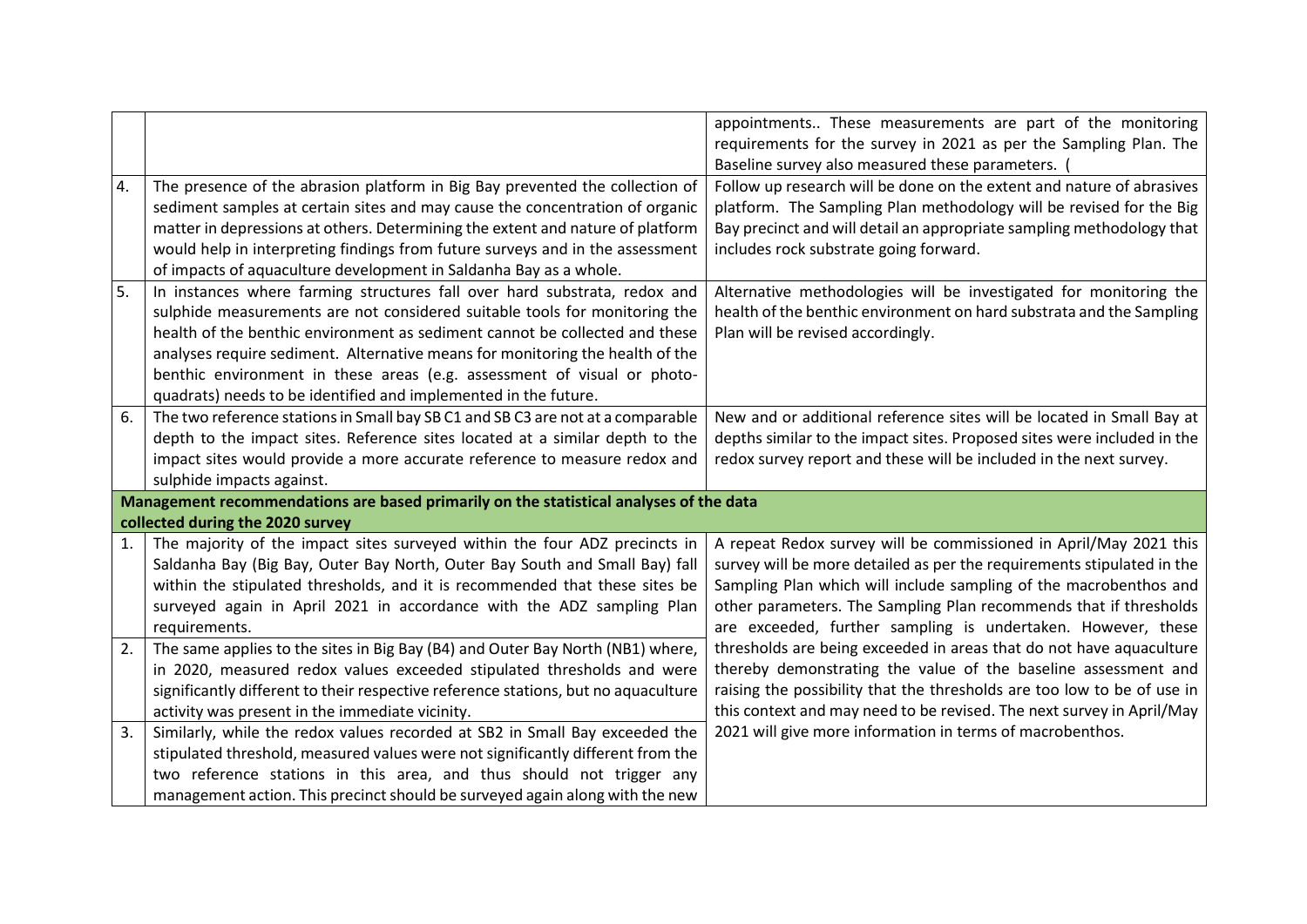| recommended reference stations during the 2021 annual it.<br>. and<br>sulphide<br>redox . |  |
|-------------------------------------------------------------------------------------------|--|
| survey                                                                                    |  |

|    | SALDANHA BAY SEA BASED AQUACULTURE DEVELOPMENT ZONE BASELINE BENTHIC SURVEY REPORT |                                                                           |  |
|----|------------------------------------------------------------------------------------|---------------------------------------------------------------------------|--|
| 1. | Due to the presence of hard substrata, the number of sites sampled does not        | The number of sampling sites will be increased. In future sampling will   |  |
|    | meet the required amount stipulated in the sample plan. Monitoring                 | coincide with the State of the Bay sampling.                              |  |
|    | macrofauna at the replacement sites surveyed during the 2020 chemical survey       |                                                                           |  |
|    | (Appendix 1), where known soft substrata is present would increase the             |                                                                           |  |
|    | number of impact sites to required amount. The timing of future chemical,          |                                                                           |  |
|    | sediment and macrofauna surveys to coincide with the SOB sampling (Autumn)         |                                                                           |  |
|    | would facilitate comparisons between sediment chemical characteristics and         |                                                                           |  |
|    | macrofauna communities without seasonal effects.                                   |                                                                           |  |
| 2. | Access to the invertebrate taxonomic reference collections from previous           | Invertebrate taxonomic reference collections will be created to allow     |  |
|    | surveys would facilitate refinement of the overall species list for the area,      | of comparison of results and conclusions between service providers.       |  |
|    | resolving ambiguous species definitions among service providers. A                 | Development of this reference collection will be included in the new      |  |
|    | macrofauna reference collection of the specimens collected from the ADZ            | service provider's Terms of Reference to be appointed in                  |  |
|    | would be invaluable.                                                               | October/November 2020.                                                    |  |
| 3. | Despite high abundance and species richness in Saldanha Bay, the natural           | A revised H statistic threshold will be calculated for the baseline sites |  |
|    | occurrence of certain dominant species causes the Shannon-Weiner Diversity         | for a local threshold value.                                              |  |
|    | index to fall below the stipulated threshold of H' = 3 throughout the three ADZ    |                                                                           |  |
|    | precincts. A revised H statistic threshold calculated from reference or baseline   | This highlights the importance of reference stations for comparison       |  |
|    | sites would be a more locally applicable threshold value.                          | with non-impacted sites. In addition, the next surveys will measure       |  |
|    |                                                                                    | whether the index has changed significantly to measure impact over        |  |
|    |                                                                                    | time and compare with the baseline.                                       |  |
| 4. | Cumulative abundance-biomass plots (ABC curves) of macrobenthic                    | This recommendation will be considered for the next survey and the        |  |
|    | communities (Warwick                                                               | Sampling Plan will be amended accordingly.                                |  |
|    | 1993), also called k-dominance curves, would be additional useful tools in the     |                                                                           |  |
|    | analysis of macrobenthic invertebrate data.                                        |                                                                           |  |
| 5. | Infaunal Trophic Index (ITI) and AZTI Marine Biotic Index (AMBI) are more suited   | This recommendation will be considered for the next survey and the        |  |
|    | to analysing Northern Hemisphere macrofaunal communities, while the locally        | Sampling Plan will be amended accordingly.                                |  |
|    | developed Biological Traits Analysis (BTA) with Fuzzy logic may be more suitable   |                                                                           |  |
|    | for future macrobenthos surveys in Saldanha Bay.                                   |                                                                           |  |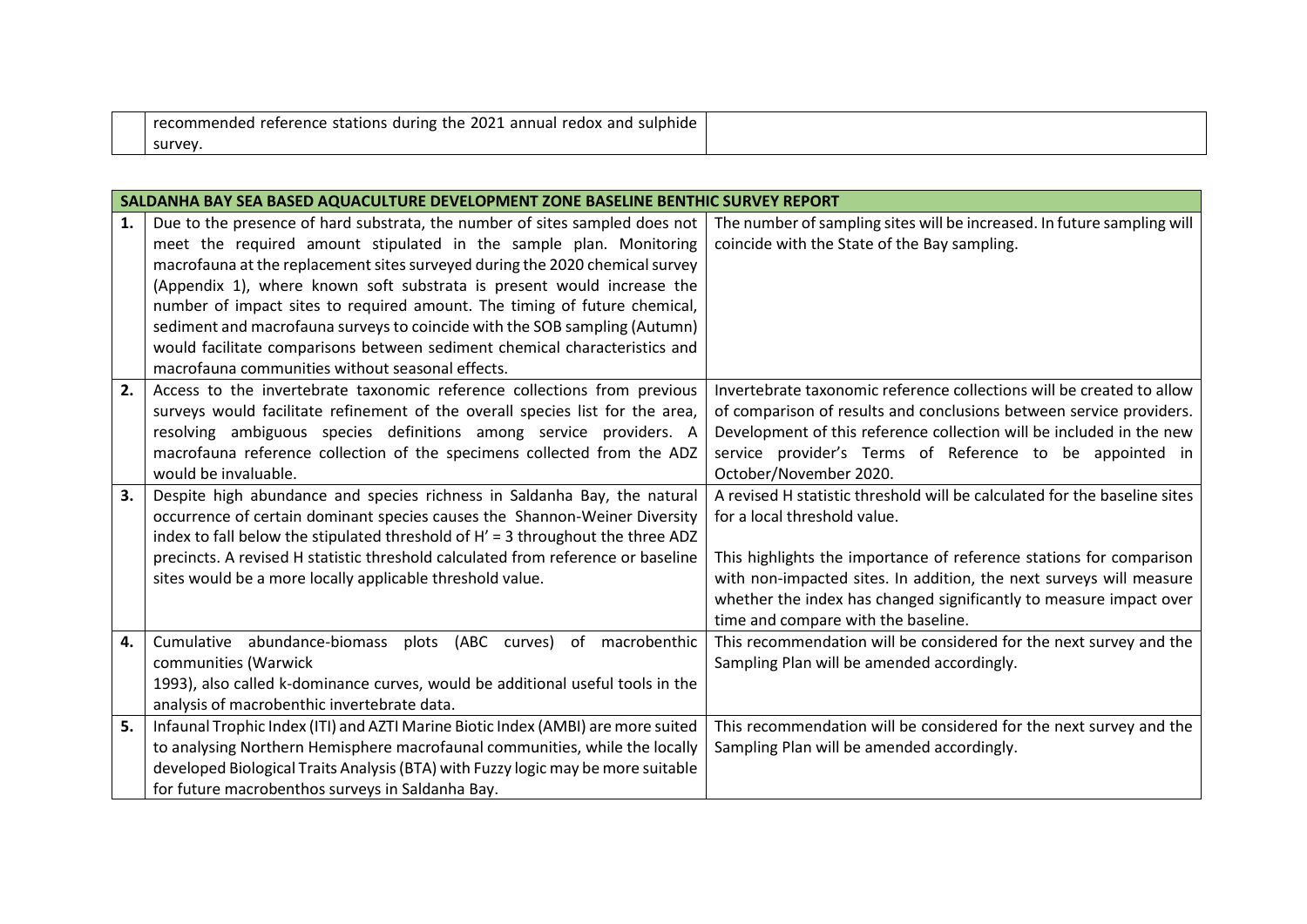| 6. | The extent of the abrasion platform present in Big Bay is currently un quantified     | . Historic State of the Bay monitoring sites do not coincide with the  |
|----|---------------------------------------------------------------------------------------|------------------------------------------------------------------------|
|    | The proportion of this habitat type impacted by current and future mariculture        | new sampling sites and so did not detect these rocky outcrops. The     |
|    | activities is unknown, (especially in view of the fact that the dispersion model      | Environmental Authorisation condition 46 indicates that benthic        |
|    | shows strong scouring here. A full detailed bathymetry survey using side scan         | sampling needs to be undertaken prior to new operators starting        |
|    | sonar or multibeam echosounder of the ADZ precinct and historical extent of           | operations which was undertaken with the baseline sampling.            |
|    | the abrasion platform would map the current extent of the abrasion platform           | Further research will be undertake to determine the extent, the        |
|    | in Big Bay.                                                                           | patchiness and species diversity and composition on rock outcrops to   |
|    |                                                                                       | inform management measures within the ADZ.                             |
|    |                                                                                       |                                                                        |
|    |                                                                                       | A study will be commissioned with the new service provider to          |
|    |                                                                                       | investigate the Big Bay precinct area. Based on the findings of this   |
|    |                                                                                       | investigation a further study will be commissioned to determine the    |
|    |                                                                                       | species community in the area on rocky outcrops.                       |
| 7. | The video footage and bathymetry provided by Molapong as well as the                  |                                                                        |
|    | photographs taken by AR&M divers shows patches of exposed reef present in             | The Sampling Plan will be revised to take into account the presence    |
|    | the finfish lease area. The reef appears to be mostly low profile <1m in height       | of the abrasion platform so that the impacts of the farming can be     |
|    | which may be periodically inundated with sand, however, outcrops of reef              | monitored on hard bottom substrate as well as sandy bottom. The        |
|    | >1m in height were evident. This is a poorly/unstudied habitat type within            | sediment and chemical dynamics of the platform will be the subject     |
|    | Saldanha Bay and there is a dearth of information on its extent, and the              | of additional research since the dispersion model did not suggest that |
|    | nature and type of biotic communities present. The ADZ monitoring                     | there will be significant accumulations of wastes or organic           |
|    | programme should be updated to include suitable methods for monitoring                | compounds on the seabed in Big Bay due to the existing wave regime.    |
|    | potential aquaculture impacts on this habitat type.                                   |                                                                        |
| 8. | Suitable reef impact sites ( $n=3$ ) in the finfish area and suitable reference sites | An investigation of the Big Bay precinct will be undertaken to         |
|    | (n=3) should be surveyed by scientific divers using transect or quadrat surveys       | quantify the biotic components of the abrasion platform and low        |
|    | to quantify key biotic components of this reef habitat. An alternative                | lying reef areas as detailed above.                                    |
|    | approach could be the use of underwater visual survey by means of divers              |                                                                        |
|    | with cameras, drop cameras or a Remote Operated Vehicle (ROV). All                    |                                                                        |
|    | methods of surveying this habitat will rely on acceptable underwater visibility       |                                                                        |
|    | which is not common in Big Bay. In situ benthic surveys by divers, however,           |                                                                        |
|    | may be more easily undertaken than underwater video surveys in conditions             |                                                                        |
|    | of reduced visibility, but all options should be considered. It is critical that      |                                                                        |
|    | whichever survey method is employed, it must be repeatable for ongoing                |                                                                        |
|    | future monitoring. Ideally this monitoring should (as per the soft sediment           |                                                                        |